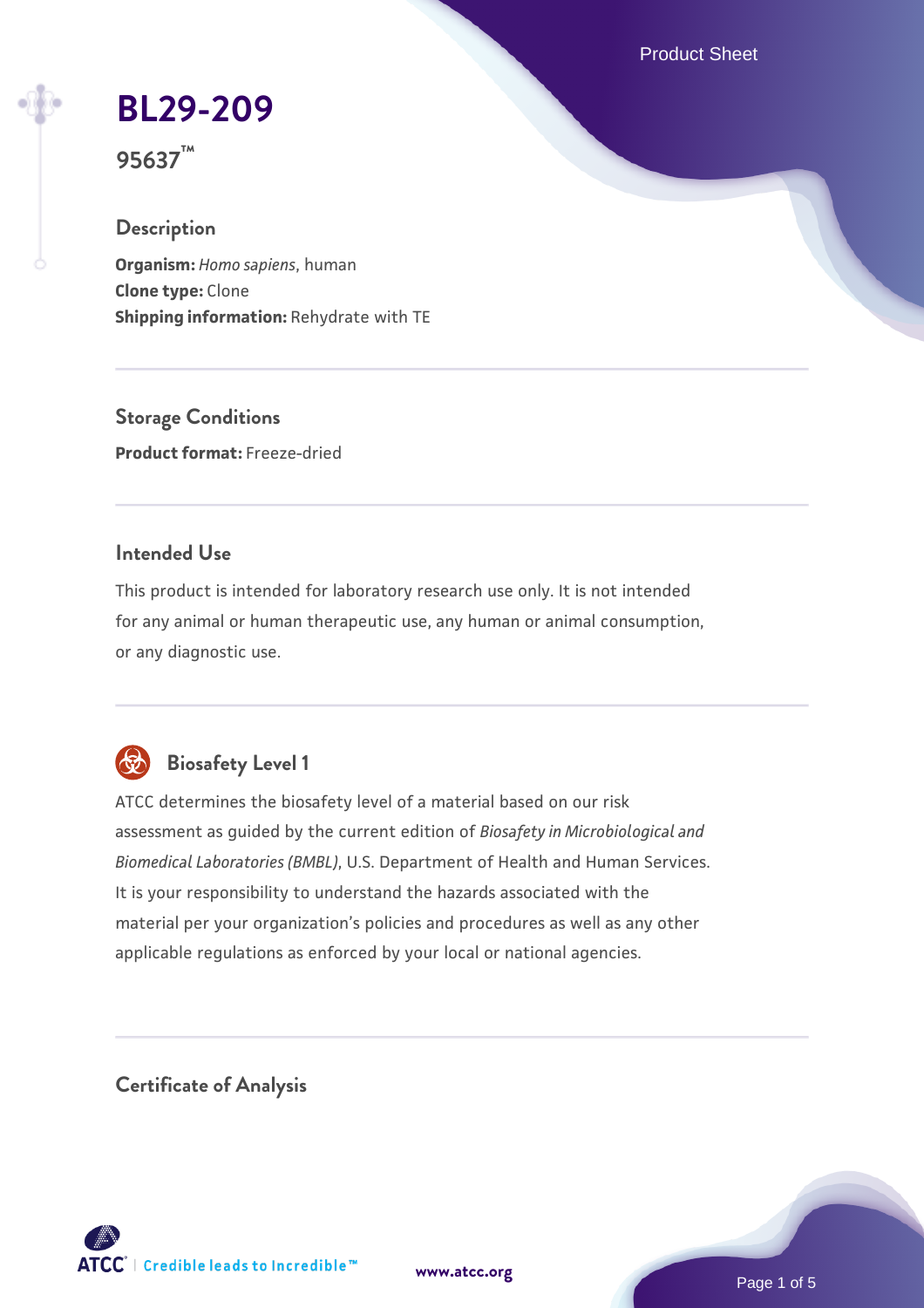#### **[BL29-209](https://www.atcc.org/products/95637)** Product Sheet **95637**

For batch-specific test results, refer to the applicable certificate of analysis that can be found at www.atcc.org.

# **Insert Information**

**Insert size (kb):** 1.6000000000000001 **Type of DNA:** cDNA **Insert source:** BL29 cell line **Insert tissue:** BL29 cell line **Insert information:** DESCRIPTION OF INSERT COMPONENT: Disease: Burkitt's lymphoma Cross references: DNA Seq. Acc.: T25848; EST: EST209; Primer: T7 DNA Seq. Acc.: T25849; EST: EST209R; Primer: T3; THC id: THC106698 Disease: Burkitt's lymphoma **Genome:** Homo sapiens **Chromosome:** 20; 22 **Gene name:** DNA Segment, numerous copies, expressed **Gene product:** DNA Segment, numerous copies, expressed **Contains complete coding sequence:** Unknown **Insert end:** Modification: EcoRI linker

### **Vector Information**

**Construct size (kb):** 4.5 **Intact vector size:** 2.960 **Vector name:** pBluescript SK-**Type of vector:** phagemid **Construction:** pUC19 **Host range:** *Escherichia coli* **Vector end:** EcoRI **Cloning sites:** KpnI; ApaI; DraII; XhoI; SalI; HincII; AccI; ClaI; HindIII; EcoRV; EcoRI; Pstl; Smal; BamHI; Spel; Xbal; EagI; NotI; SacII; BstXI; SacI **Insert detection:** lacZ', <-



**[www.atcc.org](http://www.atcc.org)**

Page 2 of 5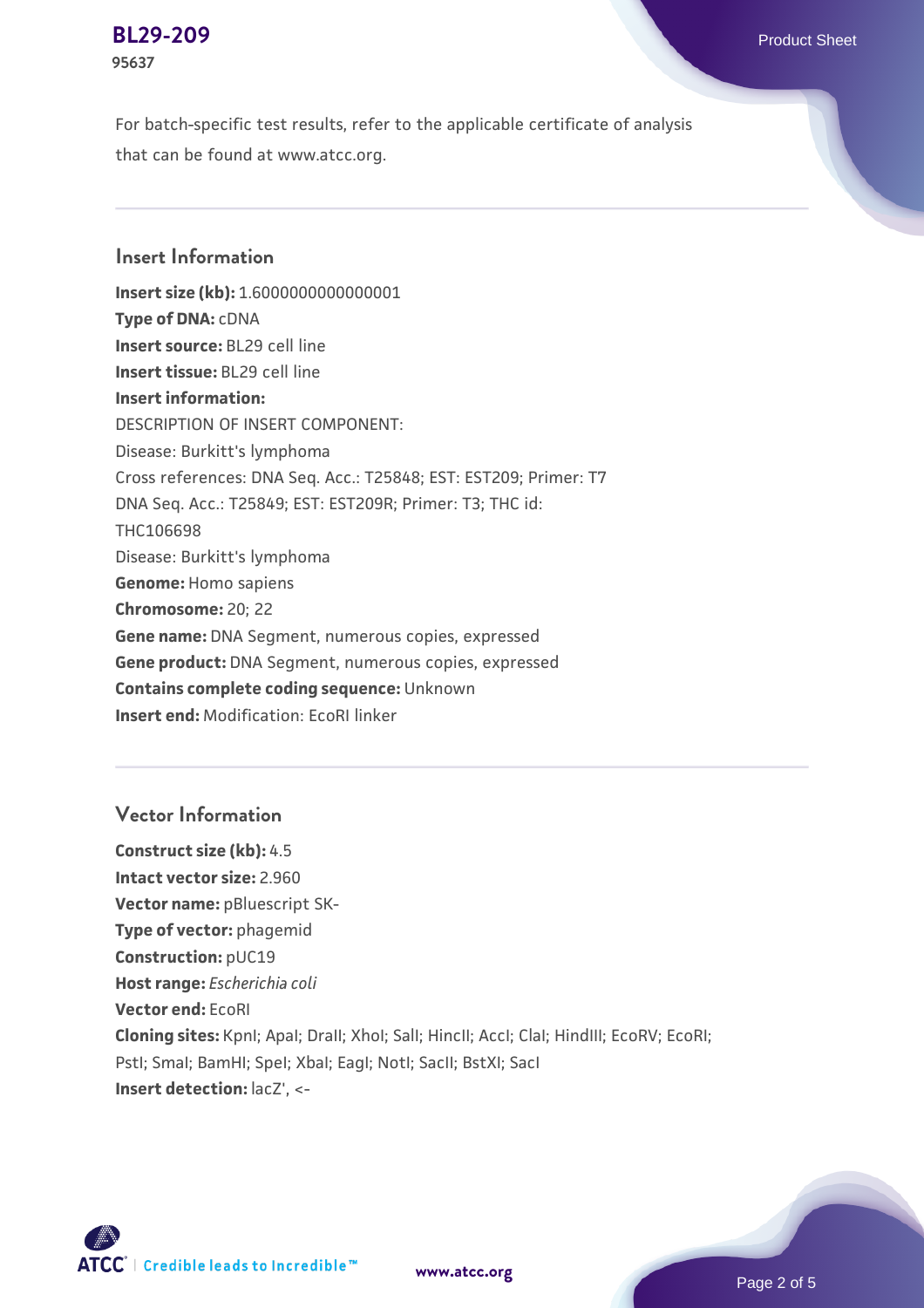**[BL29-209](https://www.atcc.org/products/95637)** Product Sheet **95637**

**Markers:** ampR **MCS:** KpnI...SacI, -> **Polylinker sites:** SacI; BstXI; SacII; NotI; EagI; XbaI; SpeI; BamHI; SmaI; PstI; EcoRI; EcoRV; HindIII; (ClaI Bsp106I); (HincII AccI SalI); XhoI; (Eco0109I DraII ApaI); KpnI **Primer site:** M13-20, ->; M13 reverse, <-**Promoters:** T7; T3; lac **Replicon:** f1, →; pMB1

#### **Notes**

Restriction digests of the clone give the following sizes (kb): BamHI--4.6; EcoRI--3.0, 1.6; HindIII--4.3, 0.4; PstI--4.6; SacI--4.6. - ATCC staff

## **Material Citation**

If use of this material results in a scientific publication, please cite the material in the following manner: BL29-209 (ATCC 95637)

## **References**

References and other information relating to this material are available at www.atcc.org.

#### **Warranty**

The product is provided 'AS IS' and the viability of ATCC® products is warranted for 30 days from the date of shipment, provided that the customer has stored and handled the product according to the information



**[www.atcc.org](http://www.atcc.org)**

Page 3 of 5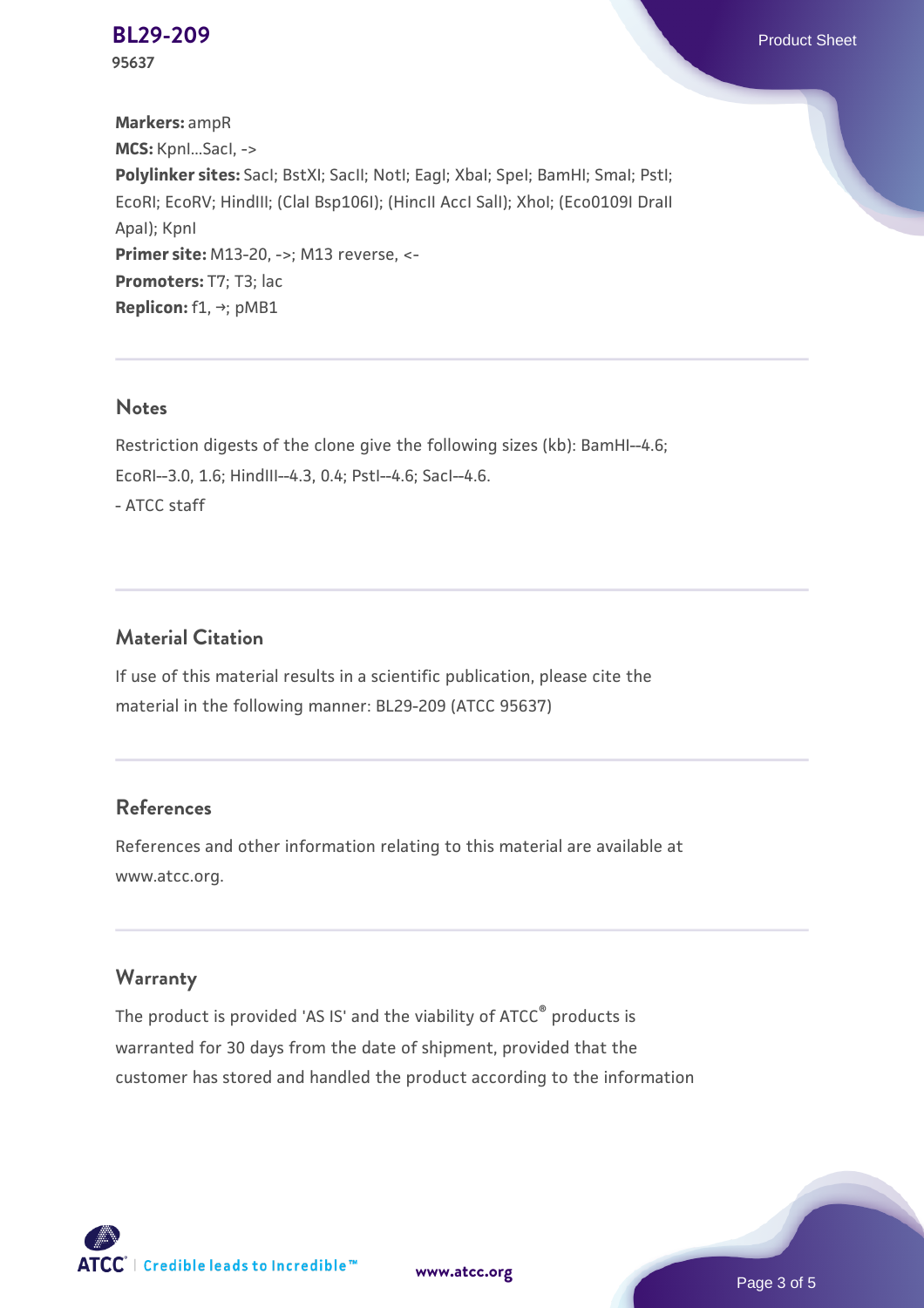included on the product information sheet, website, and Certificate of Analysis. For living cultures, ATCC lists the media formulation and reagents that have been found to be effective for the product. While other unspecified media and reagents may also produce satisfactory results, a change in the ATCC and/or depositor-recommended protocols may affect the recovery, growth, and/or function of the product. If an alternative medium formulation or reagent is used, the ATCC warranty for viability is no longer valid. Except as expressly set forth herein, no other warranties of any kind are provided, express or implied, including, but not limited to, any implied warranties of merchantability, fitness for a particular purpose, manufacture according to cGMP standards, typicality, safety, accuracy, and/or noninfringement.

#### **Disclaimers**

This product is intended for laboratory research use only. It is not intended for any animal or human therapeutic use, any human or animal consumption, or any diagnostic use. Any proposed commercial use is prohibited without a license from ATCC.

While ATCC uses reasonable efforts to include accurate and up-to-date information on this product sheet, ATCC makes no warranties or representations as to its accuracy. Citations from scientific literature and patents are provided for informational purposes only. ATCC does not warrant that such information has been confirmed to be accurate or complete and the customer bears the sole responsibility of confirming the accuracy and completeness of any such information.

This product is sent on the condition that the customer is responsible for and assumes all risk and responsibility in connection with the receipt, handling, storage, disposal, and use of the ATCC product including without limitation taking all appropriate safety and handling precautions to minimize health or environmental risk. As a condition of receiving the material, the customer agrees that any activity undertaken with the ATCC product and any progeny or modifications will be conducted in compliance with all applicable laws,

**[www.atcc.org](http://www.atcc.org)**

Page 4 of 5